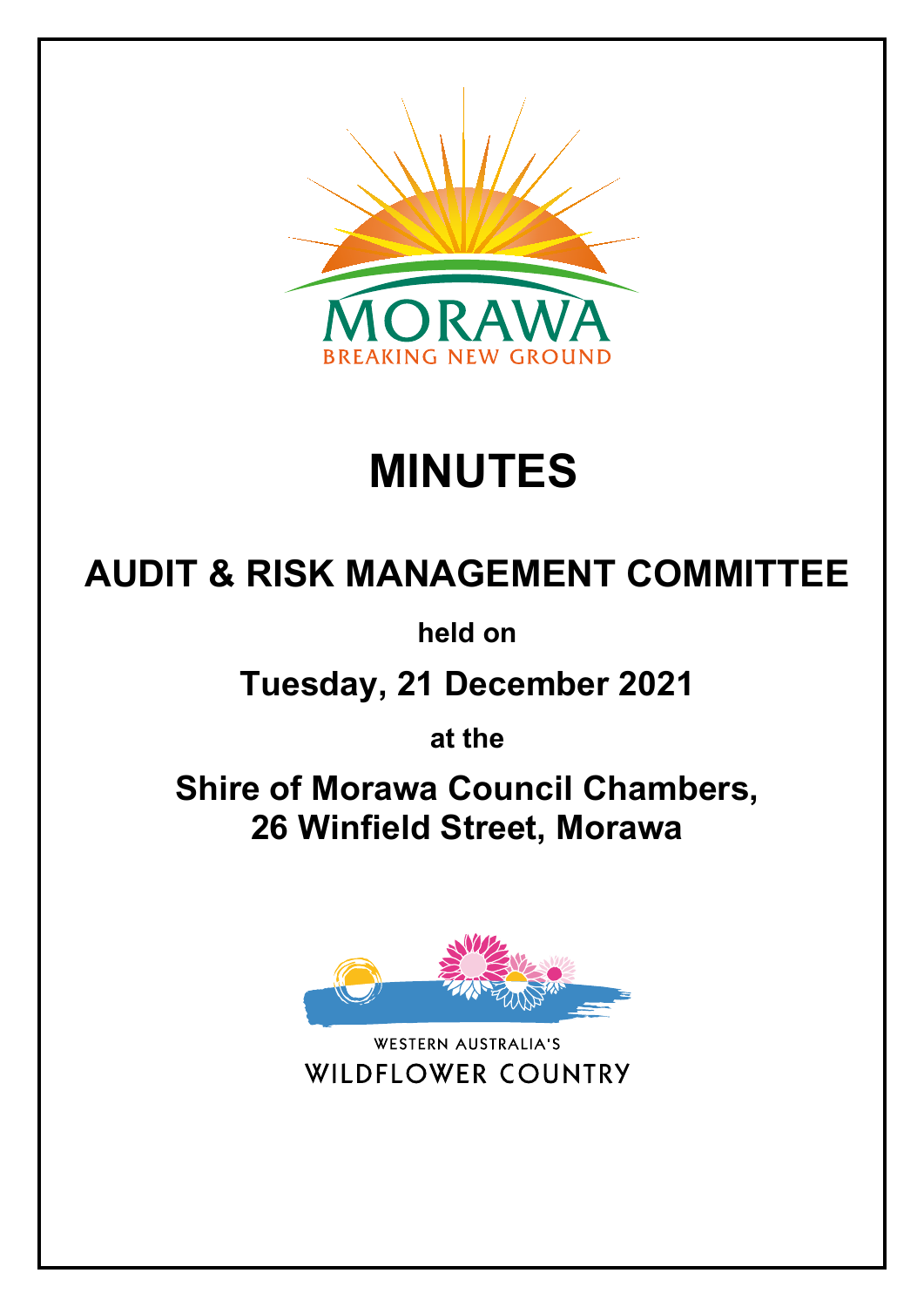#### *DISCLAIMER*

*No responsibility whatsoever is implied or accepted by the Shire of Morawa for any act, omission, statement or intimation occurring during Council Meetings. The Shire of Morawa disclaims any liability for any loss whatsoever and howsoever caused arising out of reliance by any person or legal entity on any such act, omission, and statement of intimation occurring during Council Meetings.*

*Any person or legal entity that acts or fails to act in reliance upon any statement, act or omission occurring in a Council Meeting does so at their own risk. The Shire of Morawa advises that any person or legal entity should only rely on formal confirmation or notification of Council resolutions.*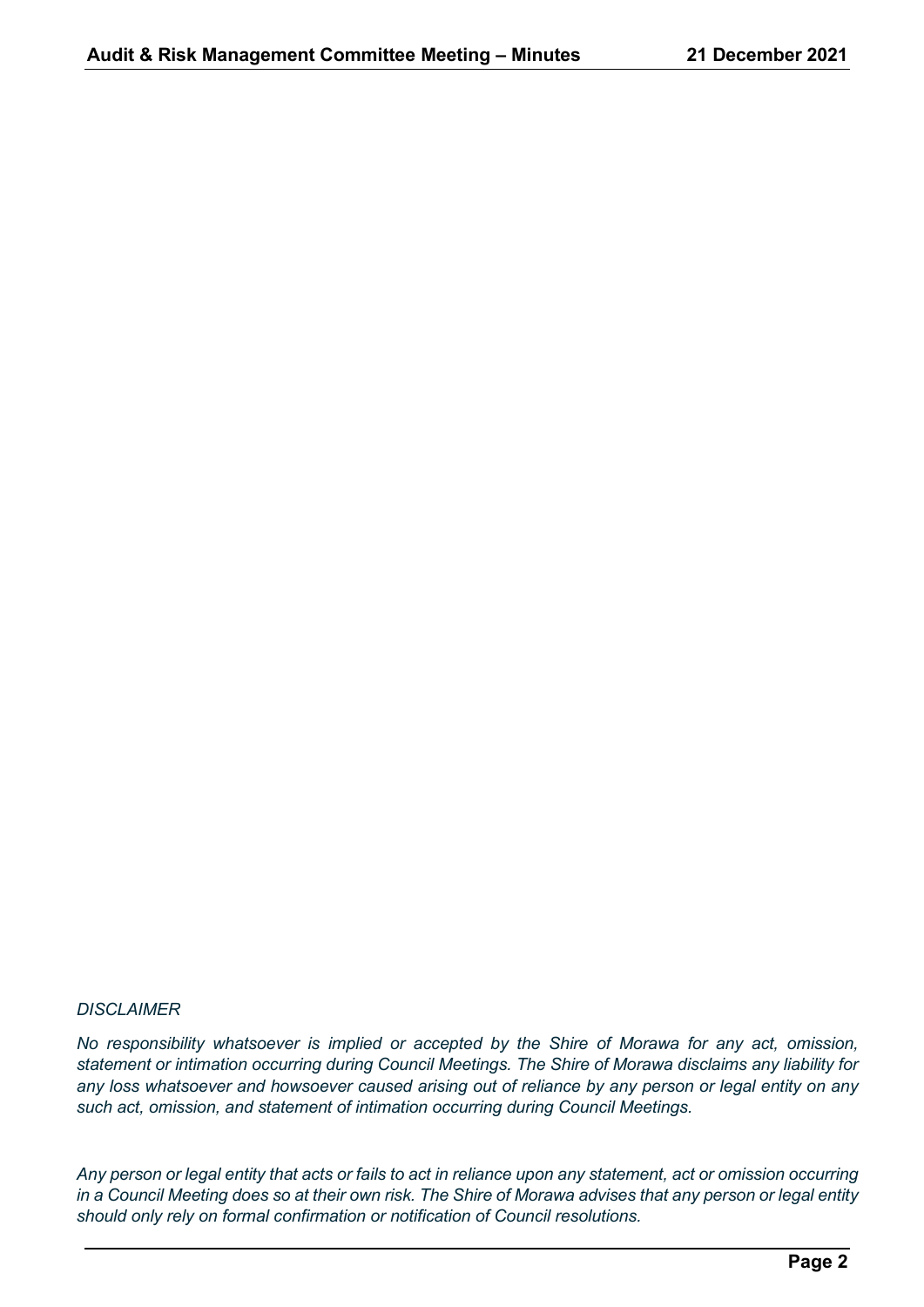## **Item 1 Opening of Meeting**

The Presiding Member declared the meeting open at 5:00pm.

## **Item 2 Acknowledgement of Traditional Owners and Dignitaries**

The Presiding Member acknowledges the traditional custodians, the Yamatji people, and recognises the contribution of Yamatji elders past, present and future, in working together for the future of Morawa.

'This meeting is being recorded on audio tape and to assist with minute taking purposes. The public is reminded that in accordance *with Section 6.16 of the Shire of Morawa Meeting Procedures Local Law 2012 that nobody shall use any visual or vocal recording device or instrument to record the proceedings of Council without the written permission of the presiding member.*

## **Item 3 Recording of Attendance**

## **3.1 Attendance**

#### **Committee Members**

President Councillor Karen Chappel (Presiding Member) Deputy President Councillor Ken Stokes Councillor Dean Carslake (Via Video Conference) - Arrived at 5.11pm Councillor Jane Coaker Councillor Debbie Collins (Via Video Conference) Councillor Yvette Harris

## **Staff**

Chief Executive Officer<br>
Executive Manager Corporate & Community Services and Jackie Hawkins Executive Manager Corporate & Community Services

## **3.2 Attendance by Telephone / Instantaneous Communications**

In accordance with section14 of the *Local Government (Administration) Regulations 1996 "Meetings held by electronic means in public health emergency or state of emergency (Act s. 5.25(1)(ba*))", the President to declare that this Meeting may take place via instantaneous communication. All Councillors and staff are to be available either via telephone (teleconference) or in person.

## **3.3 Apologies**

Councillor Shirley Katona

## **3.4 Approved Leave of Absence**

Nil

## **3.5 Disclosure of Interests**

Nil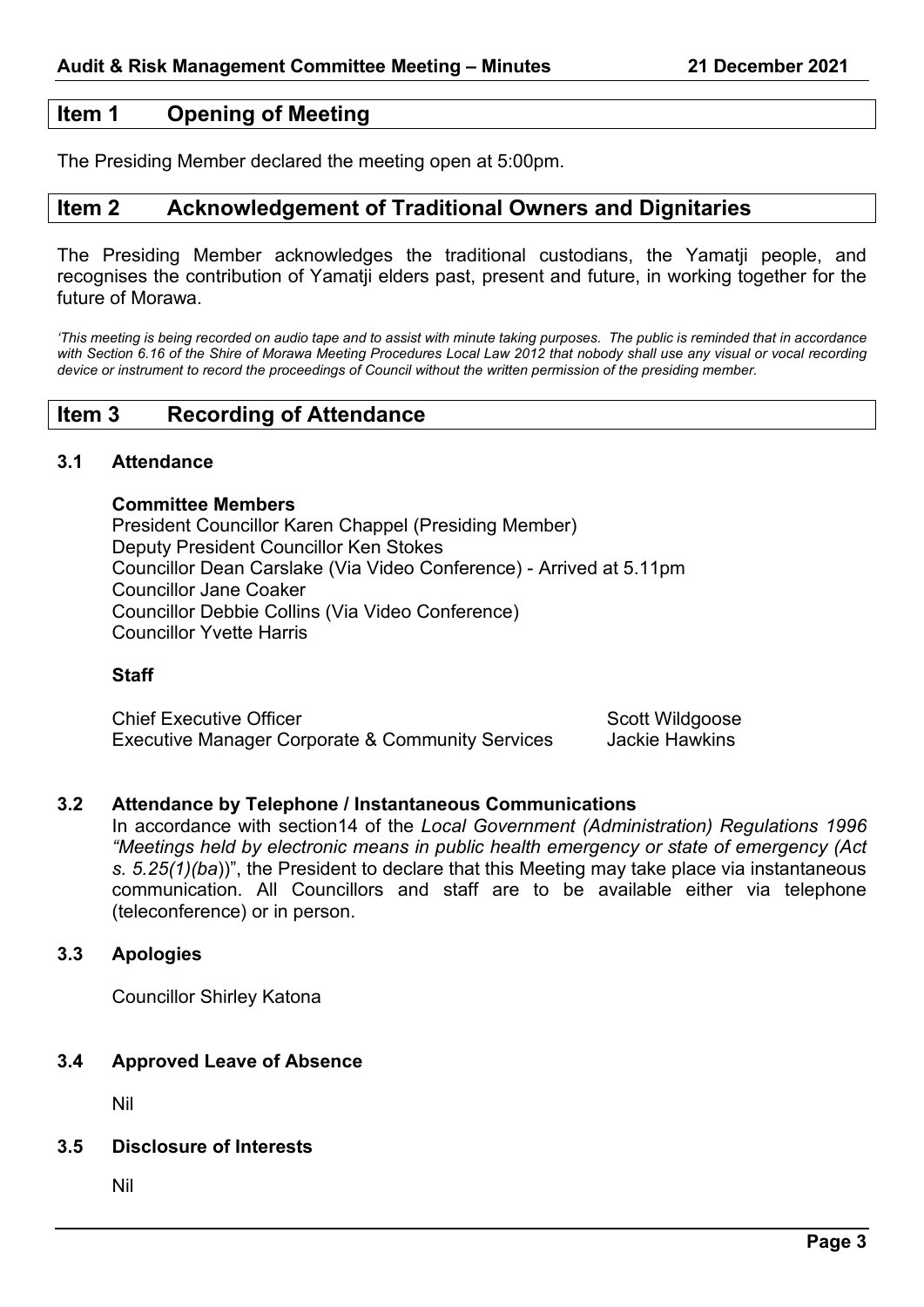## **Item 4 Applications for Leave of Absence**

Nil

## **Item 5 Response to Previous Questions**

Nil

## **Item 6 Questions from Members without Notice**

Nil

## **Item 7 Announcements by Presiding Member without Discussion**

Nil

## **Item 8 Declarations of All Members to have Given Due Consideration to All Matters Contained in the Business Paper before the Meeting**

The Elected Members to declare that they had given due consideration to all matters contained in the agenda.

- President Councillor Karen Chappel
- Deputy President Councillor Ken Stokes
- Councillor Jane Coaker
- Councillor Debbie Collins
- Councillor Yvette Harris

## **Item 9 Confirmation of Minutes of Previous Meeting**

## **OFFICER'S RECOMMENDATION/RESOLUTION**

**211213 Moved: Cr Stokes Seconded: Cr Coaker**

**That the Audit Committee Meeting Minutes held on Thursday, 11 March 2021 are confirmed to be a true and correct record.**

## *CARRIED BY SIMPLE MAJORITY 5/0*

*Disclaimer*

*Members of the public are cautioned against taking any action on Council decisions, on items in this agenda in which they may have an interest, until formal notification in writing from the Shire has been received. Decisions made at this meeting can be revoked pursuant to the Local Government Act 1995.*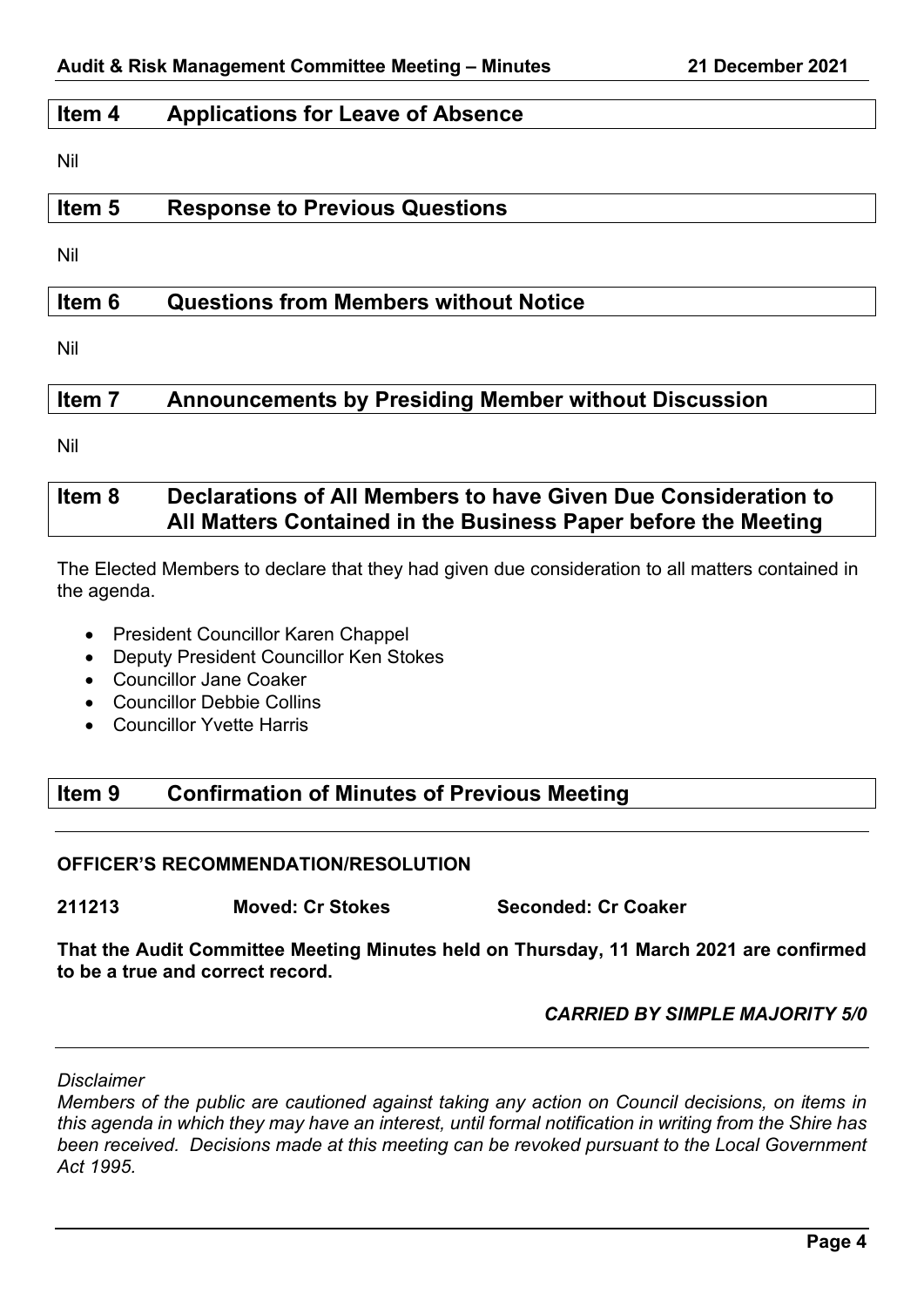*Cr Chappel moved to suspend standing orders at 5.06pm for the Office of the Auditor General and Nexia Perth to conduct the Audit Exit meeting for the year ended June 2021.*

**211214 Moved: Cr Coaker Seconded: Cr Harris**

## *CARRIED BY SIMPLE MAJORITY 5/0*

*Cr Carslake joined meeting via video conference at 5.11pm.*

Cr Chappel moved to resume standing orders and the formalities of the meeting at 5.33pm

**211215 Moved: Cr Coaker Seconded: Cr Harris**

## *CARRIED BY SIMPLE MAJORITY 6/0*

## **Item 10 Reports of Officers**

**10.1 Acceptance of Annual Financial Statements and Audit Report**

| <b>Author:</b> | <b>Executive Manager Corporate and Community Services</b> |  |
|----------------|-----------------------------------------------------------|--|
|----------------|-----------------------------------------------------------|--|

**Authorising Officer:** Acting Chief Executive Officer

**Disclosure of Interest:** The Author and Authorising Officer declare that they do not have any conflicts of interest in relation to this item.

## **OFFICER'S RECOMMENDATION/RESOLUTION**

**211216 Moved: Cr Coaker Seconded: Cr Stokes**

**That the Audit Committee:**

**1. Adopts the Shire of Morawa 2020-2021 Annual Financial Statements.**

**2. Receives the Auditor's Closing Report for the year ended 30 June 2021.**

**3. Endorses the actions and timeframes as per the Management Comments to address the findings identified in the Auditors Management Letter.**

*CARRIED BY ABSOLUTE MAJORITY 6/0*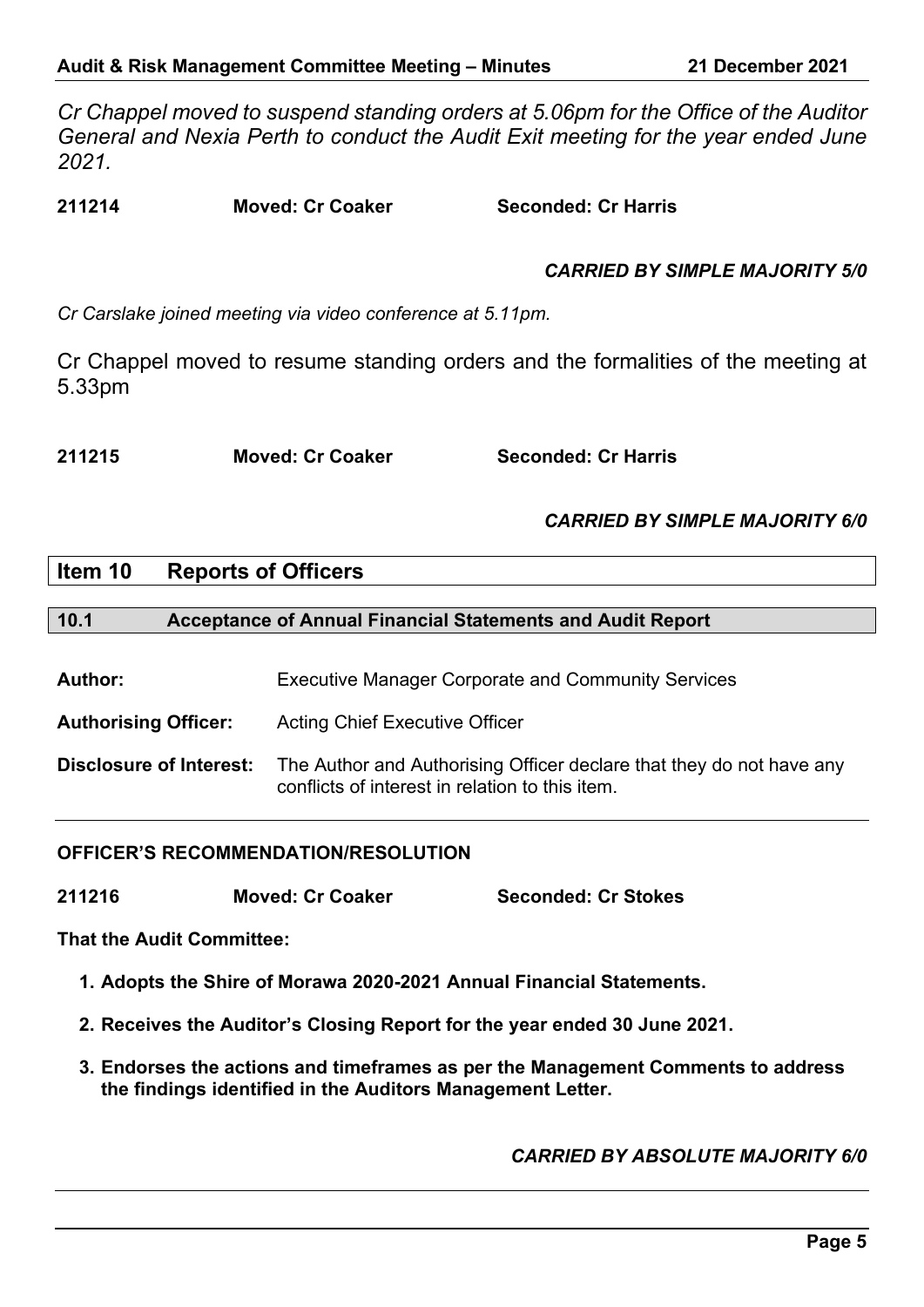## **PURPOSE**

The Audit Committee (Committee) is to report to Council and provide appropriate advice and recommendations regarding audit reporting.

This report presents to the Committee the audited Annual Financial Report, Closing Report, Audit Opinion and Management Letter for the Shire of Morawa for the year ended 30 June 2021.

#### **DETAIL**

It is a statutory requirement that all Local Governments conduct an independent audit of the accounts and financial statements of the entity at the completion of each financial year.

The Audit Committee must then consider this report and provide endorsement to the actions and strategies as determined by Staff in response to the report and/or management letter.

The 2020-2021 Audit report will be issued as an unqualified opinion but will have mention the items included in the Management Letter that is attached.

## **Performance Ratios**

Performance ratios are used to monitor how a business is operating in various scenarios. The following tables/graphs detail how council has performed over the last 5 years. *Current Ratio*

This ratio provides information on the ability of Council to meet its short-term financial obligations out of unrestricted current asset and refers to how quickly and cheaply an asset can be converted into cash.

The benchmark for this ratio is greater than 1:1 (100%).

|                  | 2017 | 2018       | 2019 | 2020 | 2021 |
|------------------|------|------------|------|------|------|
| Current Ratio    |      | 2.95       | 4.29 | 3.43 | 4.62 |
| Meets Benchmark? | Yes  | <b>Yes</b> | Yes  | Yes  | Yes  |

Council has a good cashflow and manages income and expenditure adequately ensuring that all debts can be paid as and when they fall due.

#### *Debt Service Cover Ratio*

This ratio is the measurement of a Council's ability to produce enough cash to cover its loan and lease repayments.

The benchmark for this ratio is greater than or equal to 2.

|                          | 2017 | 2018 | 2019  | 2020  | 2021  |
|--------------------------|------|------|-------|-------|-------|
| Debt Service Cover Ratio | ററ   | .66  | 10.47 | 19 99 | 18.60 |
| Meets Benchmark?         | Yes  | Nο   | Yes   | Yes   | Yes   |

This ratio has dropped during 2020-2021 as Council obtained new borrowings of \$200,000 for the redevelopment of the netball courts. \$125,973 of these funds were unspent at 30 June but will be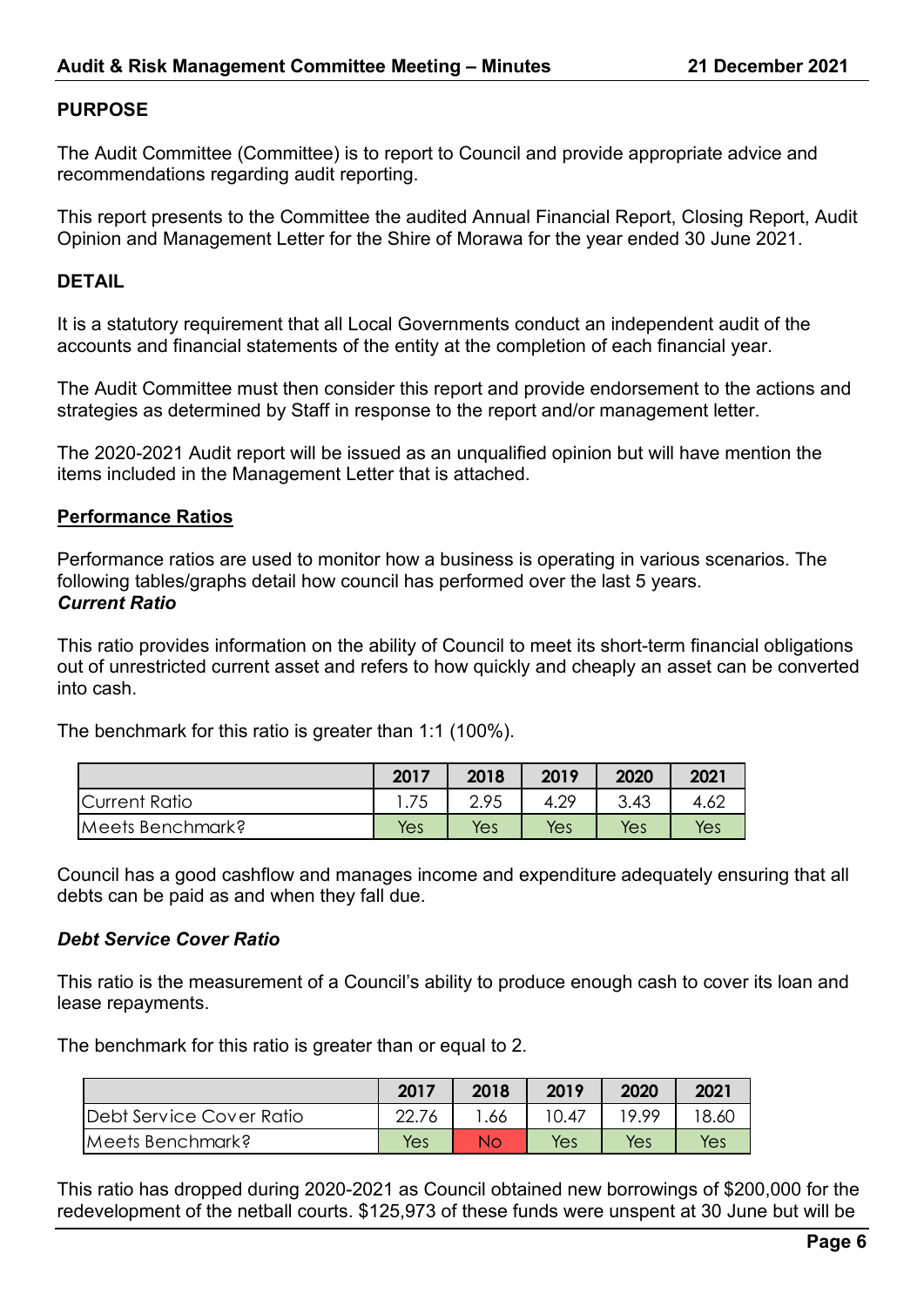utilised for the drainage during 2021-2022. This ratio also sows that Council could afford to borrow for major projects in the future.

## *Operating Surplus Ratio*

This ratio is a key indicator of Council's ability to cover its operational costs and have revenue available for capital funding or other purposes.

The standard benchmark for this ratio is between 0.1 and 0.15 (1% and 15%) with the advanced standard of greater than 0.15 (>15%)

|                         | 2017       | 2018    | 2019    | 2020    | 2021    |
|-------------------------|------------|---------|---------|---------|---------|
| Operating Surplus Ratio |            | $-0.54$ | $-0.32$ | $-0.51$ | $-0.28$ |
| Meets Benchmark?        | <b>Yes</b> | Nο      | Nο      | Nс      | Νc      |

This ratio has been in the negative for the last four (4) years with an improvement showing between 2020 and 2021. The results of this ratio are affected by Council's ability to raise own source revenue to cover its operational needs and shows that increases to rates and charges over time have not been adequate to cover the increases to expenditure. Covid-19 had a significant affect during the 2020 financial year as Council did not increase any of its fees or charges as the expected impact of the pandemic on the community was unknown. *Own Source Revenue Ratio*

This ratio is an indicator of Council's ability to cover its costs through its own taxing and revenue raising efforts. For local governments this is their rates, annual charges and fees and charges.

The standard benchmark for this ratio is between 0.4 and 0.6 (40% & 60%).

|                                 | 2017 | 2018 | 2019 | 2020 | 2021 |
|---------------------------------|------|------|------|------|------|
| <b>Own Source Revenue Ratio</b> | 0.34 | 0.42 | 0.35 | 0.45 | 0.48 |
| Meets Benchmark?                | Νo   | Yes  | Nο   | Yes  | Yes  |

This is always a tough ratio for regional councils to meet as the possible areas that would normally be available to raise own source income are not there (hire fees, property leases, development etc) and the ability to increase what fees we have enough to cover all expenditure is not possible and therefore are reliant on external funding.

## **LEVEL OF SIGNIFICANCE**

High – provides a representation of the financial position of the Shire of Morawa at 30 June 2021.

## **CONSULTATION**

*Internal* Shire President Senior Management Team Finance team

*External* Nexia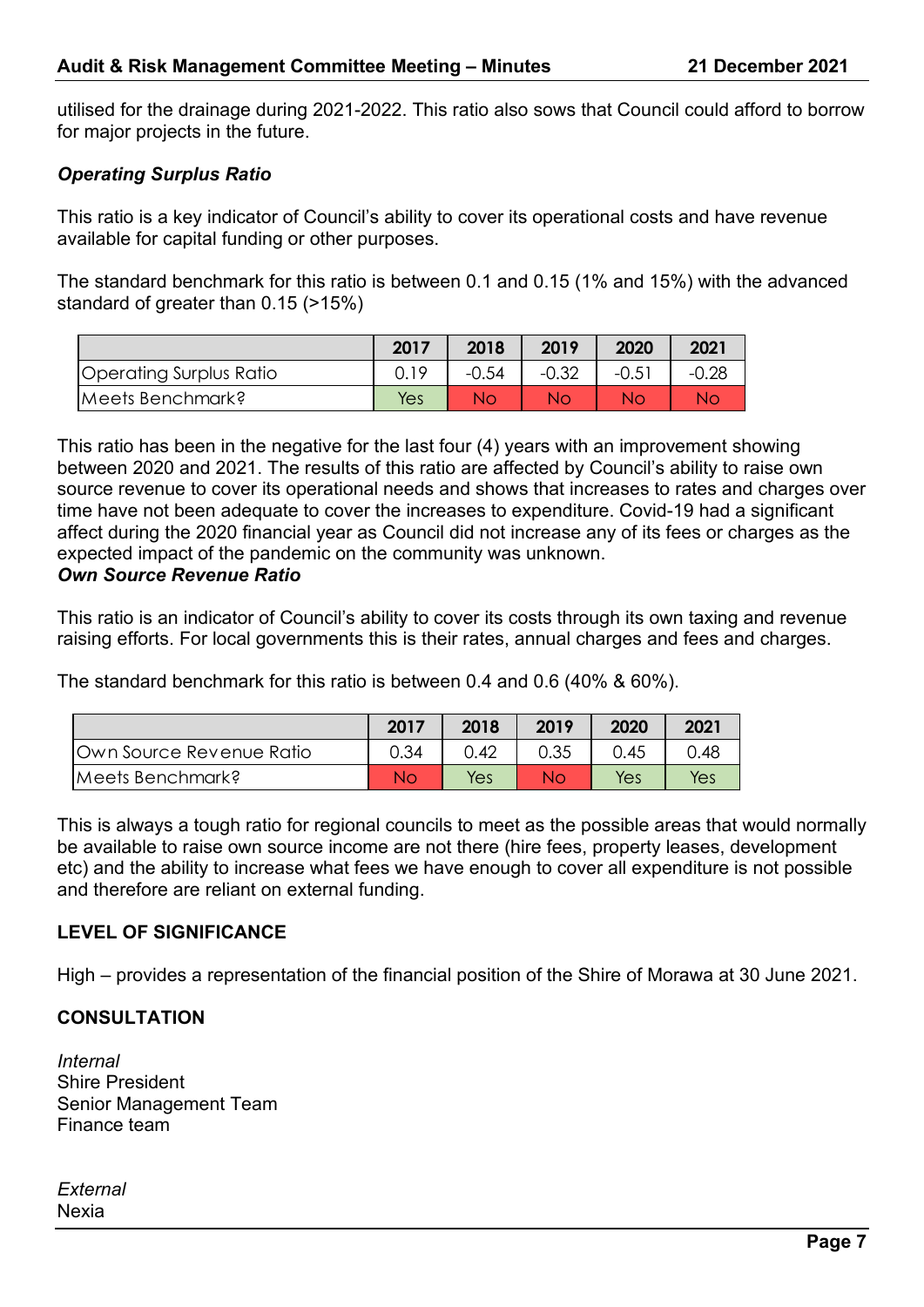Office of Auditor General

## **LEGISLATION AND POLICY CONSIDERATIONS**

*Local Government Act 1995 Local Government (Financial Management) Regulations 2011*

### **FINANCIAL AND RESOURCES IMPLICATIONS**

The costs associated with conducting the annual audit are included in the 2020-2021 Budget.

#### **STRATEGIC AND SUSTAINABILITY IMPLICATIONS**

#### *Shire of Morawa Community Strategic Plan 2018-2028*

#### **Outcome 4.3** A local government that is respected, professional and accountable.

## **RISK MANAGEMENT CONSIDERATIONS**

The Management Letter presented by Nexia identified five items, two deemed significant and three moderate. Staff have responded to these items and these responses can be seen in the attached management letter for detail regarding risks identified by Nexia *(Attachment 2).* The Audit Report is to be accepted by Council no later than 31 December (Section 5.54 of the Local Government Act 1995). Not accepting the report by this time will be a breach of the Local Government Act.

## **CONCLUSION**

The Annual Financial Report, Audit Closing Report, draft Audit Opinion and Management Letter are attached for the Audit Committee's review. The Shire of Morawa is continuously working towards improvements in the financial management area and while there has been progress in some areas further work is still required in creating stronger controls around purchasing, procurement and our rates debtors.

#### **ATTACHMENTS**

*Attachment 1* – 10.1 Annual Financial Report including the 2020-2021 Annual Financial Report *Attachment 2* – 10.1 Management Letter *(confidential*)